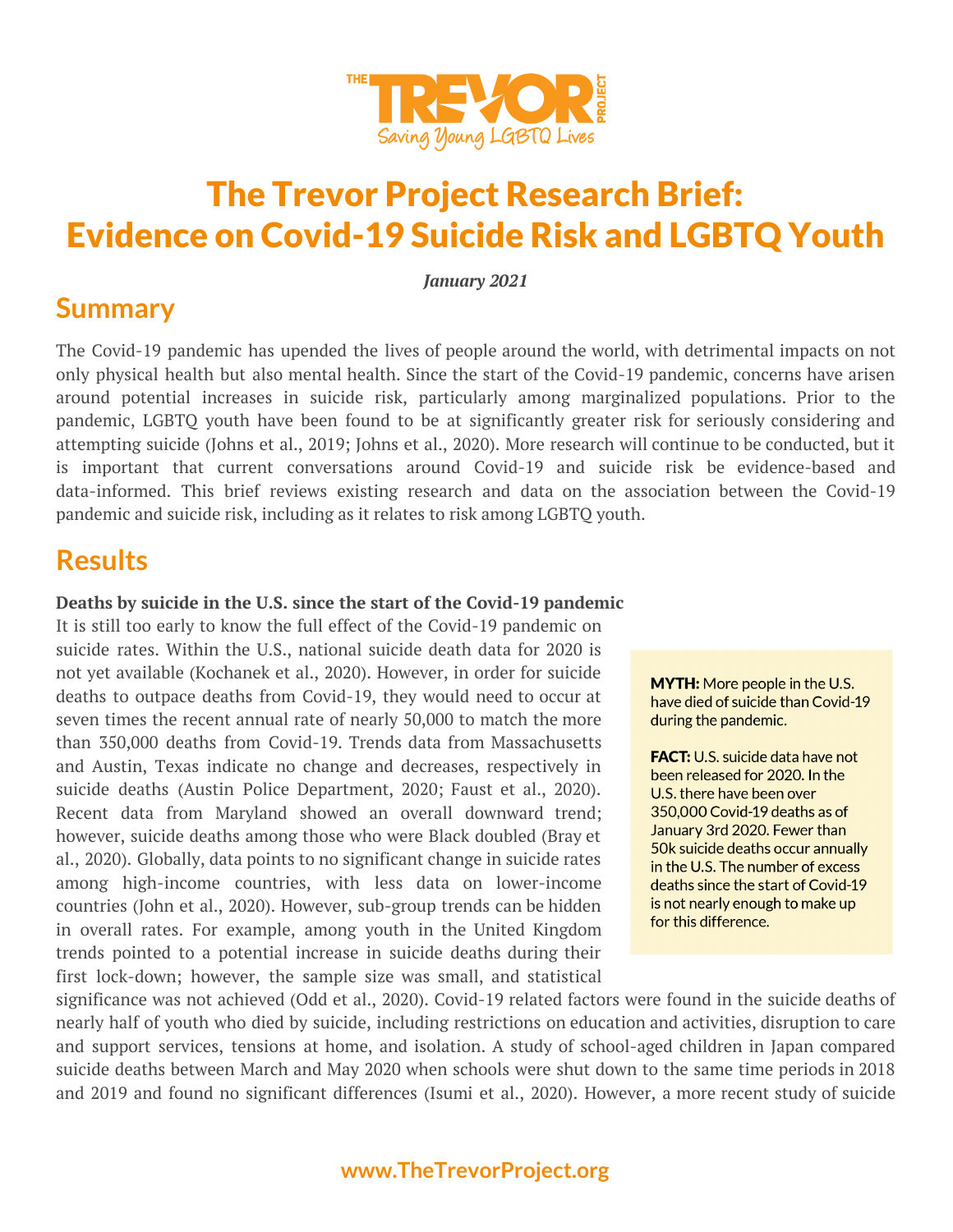deaths in Japan found a 7% increase in October compared to past years, with the highest increase among women under age 40 (Ueda et al., 2020).

#### **Thoughts of suicide in the U.S. since the start of the Covid-19 pandemic**

**MYTH:** Suicide deaths, thoughts, and attempts have doubled in the U.S. since the start of the Covid-19 pandemic.

**FACT:** Thoughts of suicide have doubled among those ages 18-24 in the U.S. Suicide death and attempt data have not been published in the U.S.

In a spring 2020 survey conducted by the Centers for Disease Control and Prevention, 25.5% of those ages 18–24 reported having seriously considered suicide in the *past 30 days* (Czeisler et al., 2020). For comparison, 11.8% of those ages 18–25 reported seriously considering suicide in the *past year* in a 2019 survey (SAMHSA, 2020). Additionally, a study of U.S. adults found that individuals who were impacted by stay-at-home restrictions between April and June had significant increases in thoughts of suicide over that time period, while those who were not impacted by stay-at-home restrictions did not have a change in thoughts of suicide over time (Kilgore et al., 2020). A separate study that also looked at suicidal thoughts during stay-at-home orders found that the relationship was due to greater feelings of thwarted belongingness (Gratz et al., 2020), which can be described as loneliness

resulting from a lack of reciprocal social relationships.

#### **Covid-19 impact on LGBTQ youth mental health**

In general, LGBTQ youth report nearly four times the rate of seriously considering suicide as their straight/cisgender peers (Johns et al, 2019; Johns et al., 2020). Although data is not yet available on suicidal thoughts or attempts among LGBTQ youth during the Covid-19 pandemic, recent polling data among youth ages 13–24 indicates that 35% of LGBTQ youth report feeling much more lonely since the start of the Covid-19 pandemic compared to 22% of cisgender/straight youth (The Trevor Project, 2020a). Further, 28% of LGBTQ youth report feeling much more anxious since the start of the pandemic compared to 18% of straight/cisgender youth.

**MYTH: LGBTQ youth mental** health is better now, since they don't have to be in school where bullying often occurs.

**FACT:** Reports of depression and anxiety are high, and LGBTQ youth are reporting more challenges related to isolation and loneliness than straight/ cisgender peers.

#### **Impact of increased time at home on LGBTQ youth mental health**

**MYTH: Most LGBTQ youth** between the ages of 13-24 live in a home that affirms their LGBTQ identity.

**FACT:** In our 2020 National Survey on LGBTQ Youth Mental Health, under 50% of LGBTQ youth ages 13-24 lived in homes that were LGBTQ-affirming.

For many LGBTQ youth, their home environment is not a safe place, with 16% of LGBTQ youth, including 29% of transgender and nonbinary youth, reporting that they have felt unsafe in their home since the start of Covid-19 compared to 10% of cisgender/straight youth (The Trevor Project, 2020a). A study of an LGBTQ youth online chat-based support group at the beginning of the pandemic found that concerns reflected both experiences typical of many youth, such as adapting to online school, as well specific to LGBTQ youth, such as being stuck with unsupportive parents and the loss of safe spaces where they were affirmed in their identity, like their school's gender and sexualities alliance (Fish et al., 2020). A recent study of LGBTQ college students found that nearly half (46%) lack families that know or support their LGBTQ identity (Gonzalez et al., 2020). More than 60% of this sample

reported frequent psychological distress since the start of the pandemic, and those who lacked family support had 1.8 times greater odds of reporting frequent psychological distress.

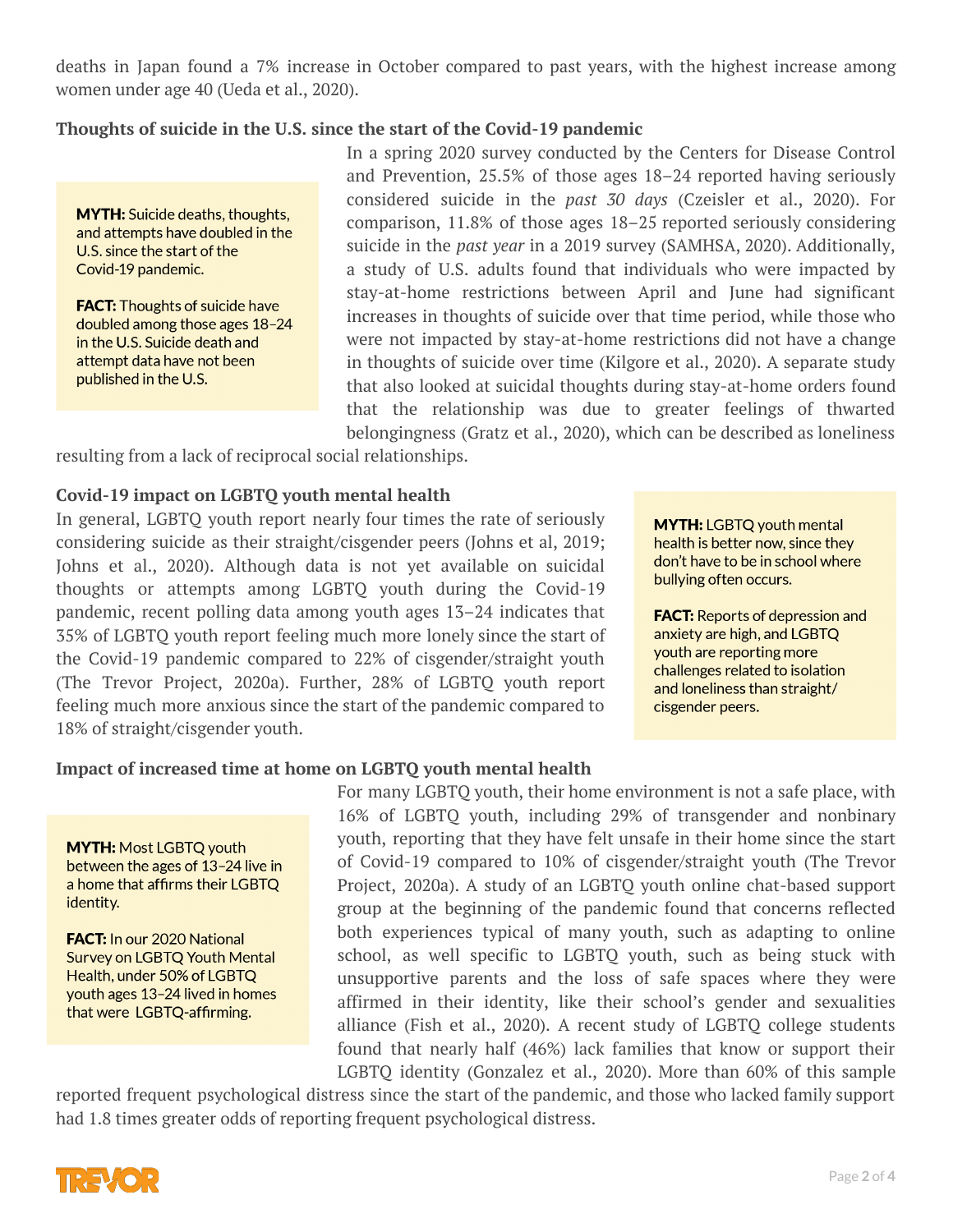## **Methods**

A scoping review was conducted of empirical research conducted in 2020 on Covid-19 and suicide risk. Given the time needed to conduct and publish human subjects research, the vast majority of peer-reviewed publications consisted of speculative information based on past research rather than newly gathered data. As such, in addition to peer-reviewed articles, we searched for pre-prints, data briefs, and publications by government agencies in positions to provide population-level data about suicide risk. Further, given the dearth of data specific to LGBTQ youth and Covid-19, we also provide polling data conducted with this population.

# **Looking Ahead**

There is a great need to collect additional data to better understand the relationships between Covid-19, suicide risk, and LGBTQ youth, while also providing support to LGBTQ youth who may be experiencing increased anxiety, loneliness, and rejection from their families. The available evidence highlights the need for better data surveillance systems in the U.S. to provide time-sensitive data on suicide, and to ensure that LGBTQ identities are accounted for in national data collection efforts, including death records. Improved collection of sexual orientation and gender identity data as part of violent death reporting is needed to fully understand suicide among LGBTQ individuals. Existing data highlights the importance of analyzing data by subgroups, particularly those who may hold marginalized identities. While data is lacking on actual deaths by suicide, trends in data point to an overall increase in struggles related to mental health and suicide, with LGBTQ youth reporting the highest levels of these struggles. The Trevor Project's research team is working to provide critical data about the lives of LGBTQ youth during the Covid-19 pandemic, including mental health and suicide risk, through our ongoing National Survey on LGBTQ Youth Mental Health. The use of evidence and data to inform public health policy and practices is imperative during Covid-19 and beyond. The Trevor Project's advocacy and research teams are committed to ensuring that LGBTQ youth are included in that data, now and going forward.

Now more than ever, it's important to take action to support the needs of LGBTQ youth. Even when practicing physical distancing, LGBTQ youth should know that they are not alone. Our previous research indicates that schools are reported as more affirming of LGBTQ and gender identities than homes (The Trevor Project, 2020b). While all school-aged youth are experiencing challenges related to school closures, these may be particularly felt by LGBTQ youth who no longer have regular access to an environment where they feel affirmed and supported. The Trevor Project is uniquely positioned to provide a range of support to LGBTQ youth throughout this pandemic. We have worked to maintain all of our crisis services 24/7. LGBTQ youth seeking community while physically distant from usual support systems can join TrevorSpace, the world's largest safe space social networking site for LGBTQ youth. It provides LGBTQ youth and allies with a safe, affirming community and the opportunity to connect with people with shared experiences. Finding a safe community online can be a powerful way to deal with physical isolation, receive support, and explore their identity. If you or an LGBTQ young person you know is feeling hopeless or suicidal or would like support from a trained crisis counselor, The Trevor Project is available 24/7 at 1-866-488-7386, via chat at [TheTrevorProject.org/Help,](http://thetrevorproject.org/Help) or by texting START to 678678.